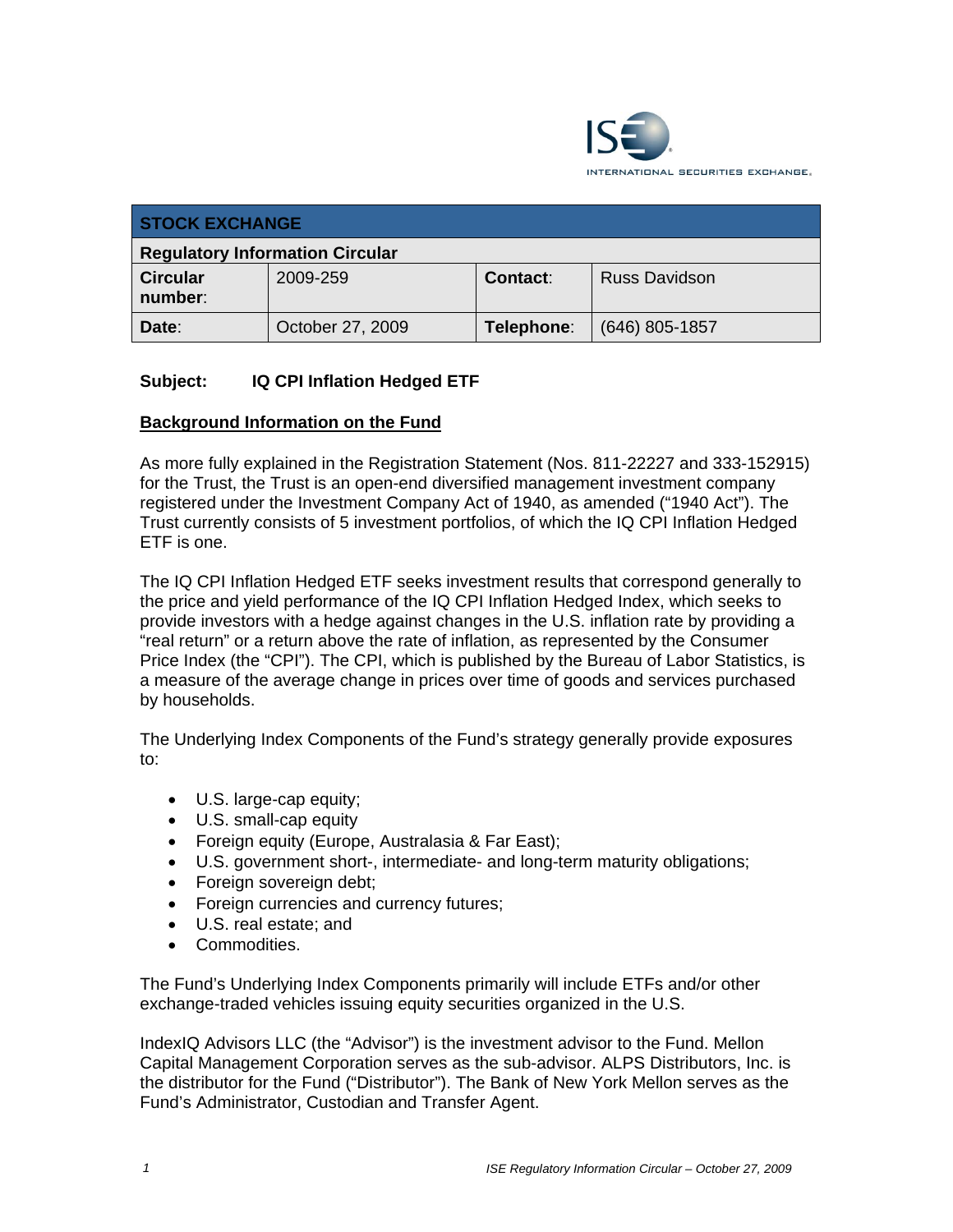As described more fully in the Trust's prospectus ("Prospectus") and Statement of Additional Information ("SAI"), the Fund issues and redeems shares at their NAV only in blocks of 50,000 shares or multiples thereof (each, a "Creation Unit"). Only certain persons or entities may purchase or redeem these Creation Units ("Authorized Participants").

The Fund typically earns income dividends from stocks and interest from debt securities. These amounts, net of expenses, are typically passed along to Fund shareholders as dividends from net investment income. The Fund realizes capital gains or losses whenever it sells securities. Net capital gains are distributed to shareholders as "capital gain distributions." Dividends may be declared and paid more frequently to improve index tracking or to comply with the distribution requirements of the Internal Revenue Code.

DTC will act as securities depositary for the Shares. The Shares of the Fund are represented by global securities registered in the name of DTC or its nominee and deposited with, or on behalf of, DTC. Except as provided in the Prospectus, certificates will not be issued for Shares.

The NAV per Share of the Fund will be determined as of the close of trading (normally, 4:00 p.m. Eastern Time ("ET")) on each day that the Exchange is open for business (a "Business Day"). NAV is calculated by dividing the value of the net assets of a Fund (i.e., the total value of its assets less all liabilities) by the number of Shares outstanding, rounded to the nearest cent. NAV will be available from the Distributor and will also available to National Securities Clearing Corporation ("NSCC") participants through data made available from NSCC.

The Trust's registration statement describes the various fees and expenses for the Fund's Shares. For a more complete description of the Fund and the underlying index, visit www.indexiq.com.

## **Principal Risks**

Interested persons are referred to the Prospectus for a description of risks associated with an investment in the Shares. These risks include the risk that a Fund's return may not match the return of its index for a number of reasons including the incursion by a Fund of operating expenses and costs not applicable to its index. In addition, as noted in the Prospectus, the Shares may trade at market prices that may differ from their NAV. The NAV of the Shares will fluctuate with changes in the market value of the Fund's holdings. The market prices of the Shares will fluctuate in accordance with changes in NAV as well as the supply and demand for the Shares. Additional risks include Equity Securities Risk; Small-Capitalization Companies Risk; Fixed-Income Securities Risk; Zero Coupon Securities Risk; Value Investing Style Risk; Growth Investing Style Risk; Foreign Securities Risk; Emerging Market Securities Risk; Leverage Risk; Call Risk; Credit/Default Risk; Sovereign Debt Risk; Emerging Markets Sovereign Debt Risk; Derivatives Risk; Counterparty Risk; Liquidity Risk; Valuation Risk; Currency Risk; and Real Estate Securities Risk. Additional risk factors are disclosed in the prospectus for the Fund.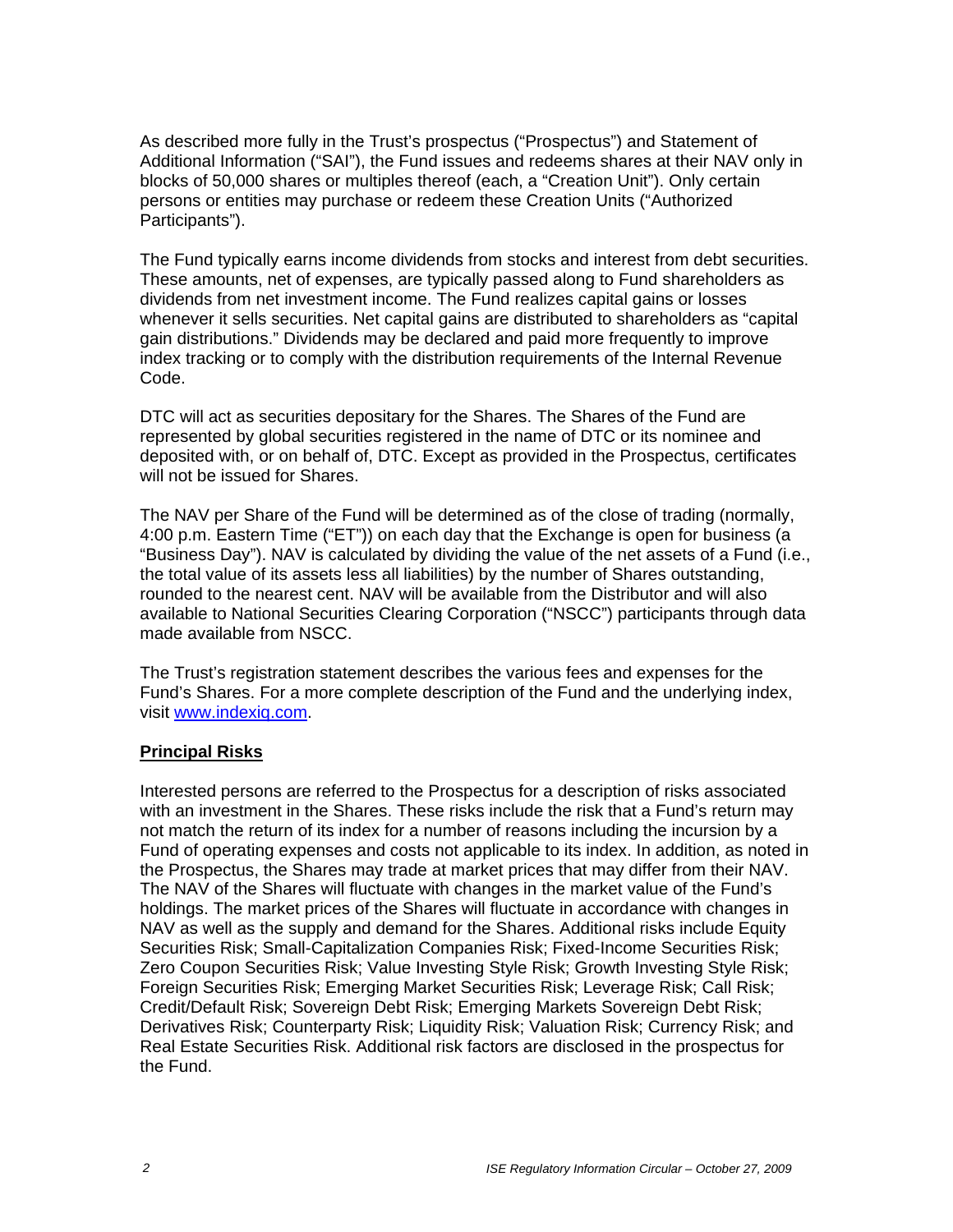# **Exchange Rules Applicable to Trading in the Shares**

The Shares are considered equity securities, thus rendering trading in the Shares subject to the Exchange's existing rules governing the trading of equity securities.

## **Trading Hours**

Trading in the Shares on ISE is on a UTP basis and is subject to ISE equity trading rules. The Shares will trade from 8:00 a.m. until 8:00 p.m. Eastern Time. Equity Electronic Access Members ("Equity EAMs") trading the Shares during the Extended Market Sessions are exposed to the risk of the lack of the calculation or dissemination of underlying index value or intraday indicative value ("IIV"). For certain derivative securities products, an updated underlying index value or IIV may not be calculated or publicly disseminated in the Extended Market hours. Since the underlying index value and IIV are not calculated or widely disseminated during Extended Market hours, an investor who is unable to calculate implied values for certain derivative securities products during Extended Market hours may be at a disadvantage to market professionals.

# **Suitability**

Trading in the Shares on ISE will be subject to the provisions of ISE Rule 2123(l). Members recommending transactions in the Shares to customers should make a determination that the recommendation is suitable for the customer. In addition, members must possess sufficient information to satisfy the "know your customer" obligation that is embedded in ISE Rule 2123(l).

Equity EAMs also should review FINRA Notice to Members 03-71 for guidance on trading these products. The Notice reminds members of their obligations to: (1) conduct adequate due diligence to understand the features of the product; (2) perform a reasonable-basis suitability analysis; (3) perform customer-specific suitability analysis in connection with any recommended transactions; (4) provide a balanced disclosure of both the risks and rewards associated with the particular product, especially when selling to retail investors; (5) implement appropriate internal controls; and (6) train registered persons regarding the features, risk and suitability of these products.

## **Trading Halts**

ISE will halt trading in the Shares in accordance with ISE Rule 2101(a)(2)(iii). The grounds for a halt under this Rule include a halt by the primary market because it stops trading the Shares and/or a halt because dissemination of the IIV or applicable currency spot price has ceased, or a halt for other regulatory reasons. In addition, ISE will stop trading the Shares if the primary market de-lists the Shares.

## **Delivery of a Prospectus**

Pursuant to federal securities laws, investors purchasing Shares must receive a prospectus prior to or concurrently with the confirmation of a transaction. Investors purchasing Shares directly from the Fund (by delivery of the Deposit Amount) must also receive a prospectus.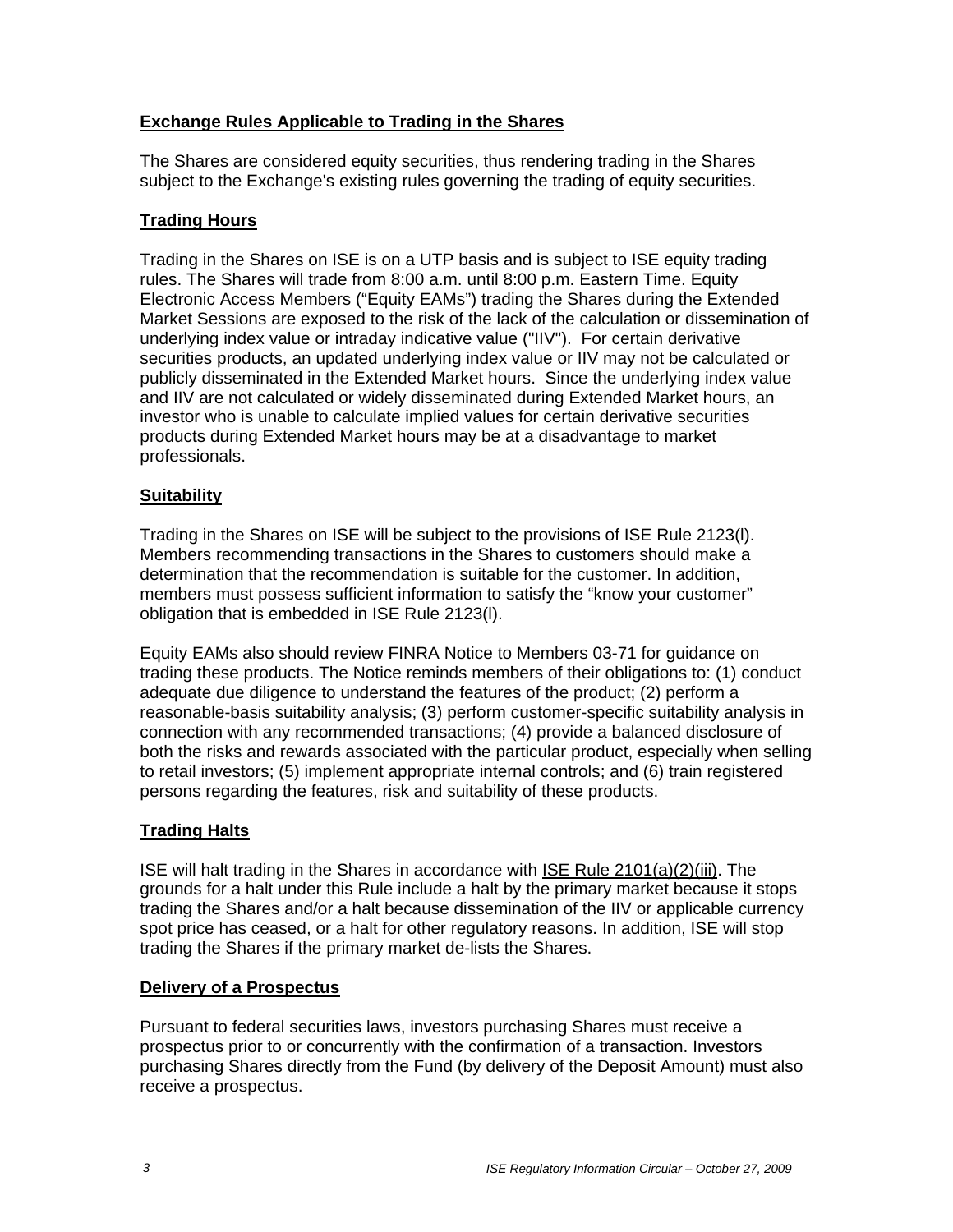Prospectuses may be obtained through the Distributor or on the Fund's website. The Prospectus does not contain all of the information set forth in the registration statement (including the exhibits to the registration statement), parts of which have been omitted in accordance with the rules and regulations of the SEC. For further information about the Fund, please refer to the Trust's registration statement.

#### **Exemptive, Interpretive and No-Action Relief Under Federal Securities Regulations**

The Commission has issued letters dated October 24, 2006, November 21, 2005 and August 17, 2001 (together, the "No- Action Letters") granting exemptive, interpretive and no-action relief from certain provisions of and rules under the Securities Exchange Act of 1934 for exchange-traded funds listed and traded on a registered national securities exchange that meet certain criteria.

## **Regulation M Exemptions**

Generally, Rules 101 and 102 of Regulation M prohibit any "distribution participant" and its "affiliated purchasers" from bidding for, purchasing, or attempting to induce any person to bid for or purchase any security which is the subject of a distribution until after the applicable restricted period, except as specifically permitted in Regulation M. The provisions of the Rules apply to underwriters, prospective underwriters, brokers, dealers, and other persons who have agreed to participate or are participating in a distribution of securities.

The Commission issued a No-Action Letter by which persons participating in a distribution of shares of a fund may engage in secondary market transactions in such shares during their participation in such a distribution, despite the requirements of from Rule 101 under Regulation M. In addition, the SEC has permitted persons who may be deemed to be participating in the distribution of shares of a fund (i) to purchase securities for the purpose of purchasing creation unit aggregations of fund shares and (ii) to tender securities for redemption in Creation Unit Aggregations. Further, the Commission has clarified that the tender of fund shares to the Fund for redemption does not constitute a bid for or purchase of any of the Funds' securities during the restricted period of Rule 101. The Commission has issued a No-Action Letter to paragraph (e) of Rule 102 under Regulation M which allow the redemption of fund shares in creation unit aggregations during the continuous offering of shares.

## **Customer Confirmations for Creation or Redemption of Fund Shares (SEC Rule 10b-10)**

Broker–dealers who handle purchases or redemptions of Fund shares in Creation Units for customers will be permitted to provide such customers with a statement of the number of Creation Unit Aggregations created or redeemed without providing a statement of the identity, number and price of shares of the individual securities tendered to the Fund for purposes of purchasing creation unit aggregations ("Deposit Securities") or the identity, number and price of shares to be delivered by the Trust to the redeeming holder ("Redemption Securities"). The composition of the securities required to be tendered to the Fund for creation purposes and of the securities to be delivered on redemption will be disseminated each business day and will be applicable to requests for creations or redemption, as the case may be, on that day. This exemptive relief under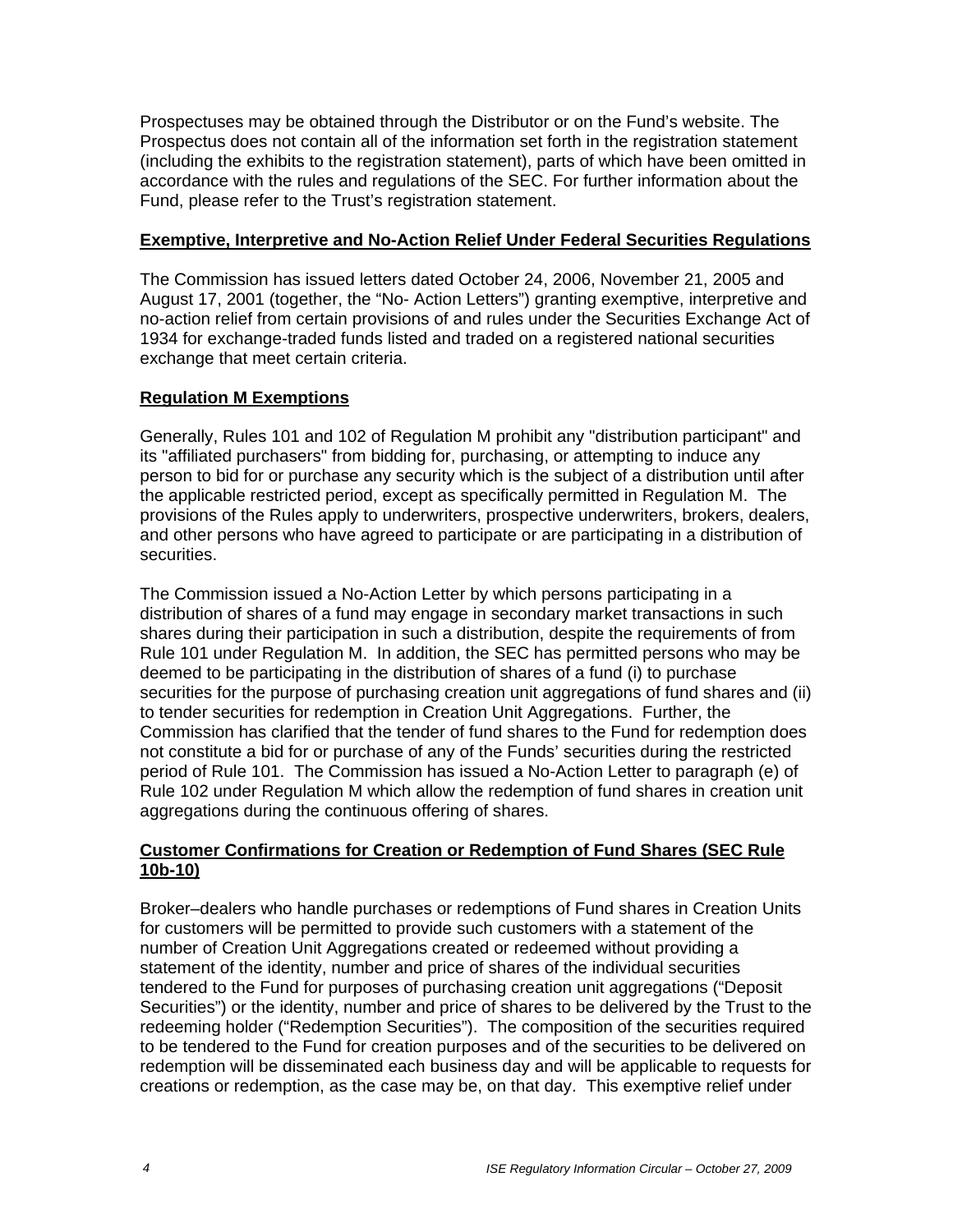Rule 10b-10 with respect to creations and redemptions is subject to the following conditions:

(1) Confirmations to customers engaging in creations or redemptions must state that all information required by Rule 10b-10 will be provided upon request;

(2) Any such request by a customer for information required by Rule 10b-10 will be filed in a timely manner, in accordance with Rule 10b-10(c);

(3) Except for the identity, number and price of shares of the component securities of the Deposit Securities and Redemption Securities, as described above, confirmations to customers must disclose all other information required by Rule 10b-10(a).

# **SEC Rule 14e-5**

The Commission has permitted any person acting as a dealer-manager of a tender offer for a component security of fund (1) to redeem fund shares in creation unit aggregations from the issuer that may include a security subject to such tender offer and (2) to purchase fund shares during such tender offer. In addition, a No-Action has been issued under Rule 14e-5 states that if a broker-dealer acting as a dealer-manager of a tender offer for a security of the Fund purchases or arranges to purchase such securities in the secondary market for the purpose of tendering such securities to purchase one or more creation unit aggregations of shares, it must be made in conformance with the following:

- i. such bids or purchases are effected in the ordinary course of business, in connection with a basket of 20 or more securities in which any security that is the subject of a distribution, or any reference security, does not comprise more than 5% of the value of the basket purchased; or
- ii. purchases are effected as adjustments to such basket in the ordinary course of business as a result of a change in the composition of the underlying index; and
- iii. such bids or purchases are not affected for the purpose of facilitating such tender offer.

# **Section 11(d)(1); SEC Rules 11d1-1 and 11d1-2**

Section 11(d)(1) of the Act generally prohibits a person who is both a broker and a dealer from effecting any transaction in which the broker-dealer extends credit to a customer on any security which was part of a new issue in the distribution of which he participated as a member of a selling syndicate or group within thirty days prior to such transaction. The Commission has clarified that Section 11(d)(1) does not apply to broker-dealers that are not authorized participants (and, therefore, do not create creation unit aggregations) that engage in both proprietary and customer transactions in shares of a fund in the secondary market, and for broker-dealer authorized participants that engage in creations of creation unit aggregations. This relief is subject to specific conditions, including the condition that such broker-dealer (whether or not an authorized participant) does not, directly or indirectly, receive from the fund complex any payment, compensation or other economic incentive to promote or sell the shares of a fund to persons outside the fund complex, other than non-cash compensation permitted under NASD Rule 2830 (I)(5)(A), (B) or (C). See letter dated November 22, 2005 from Brian A Bussey, Assistant Chief Counsel, SEC Division of Market Regulation, to Barclays Global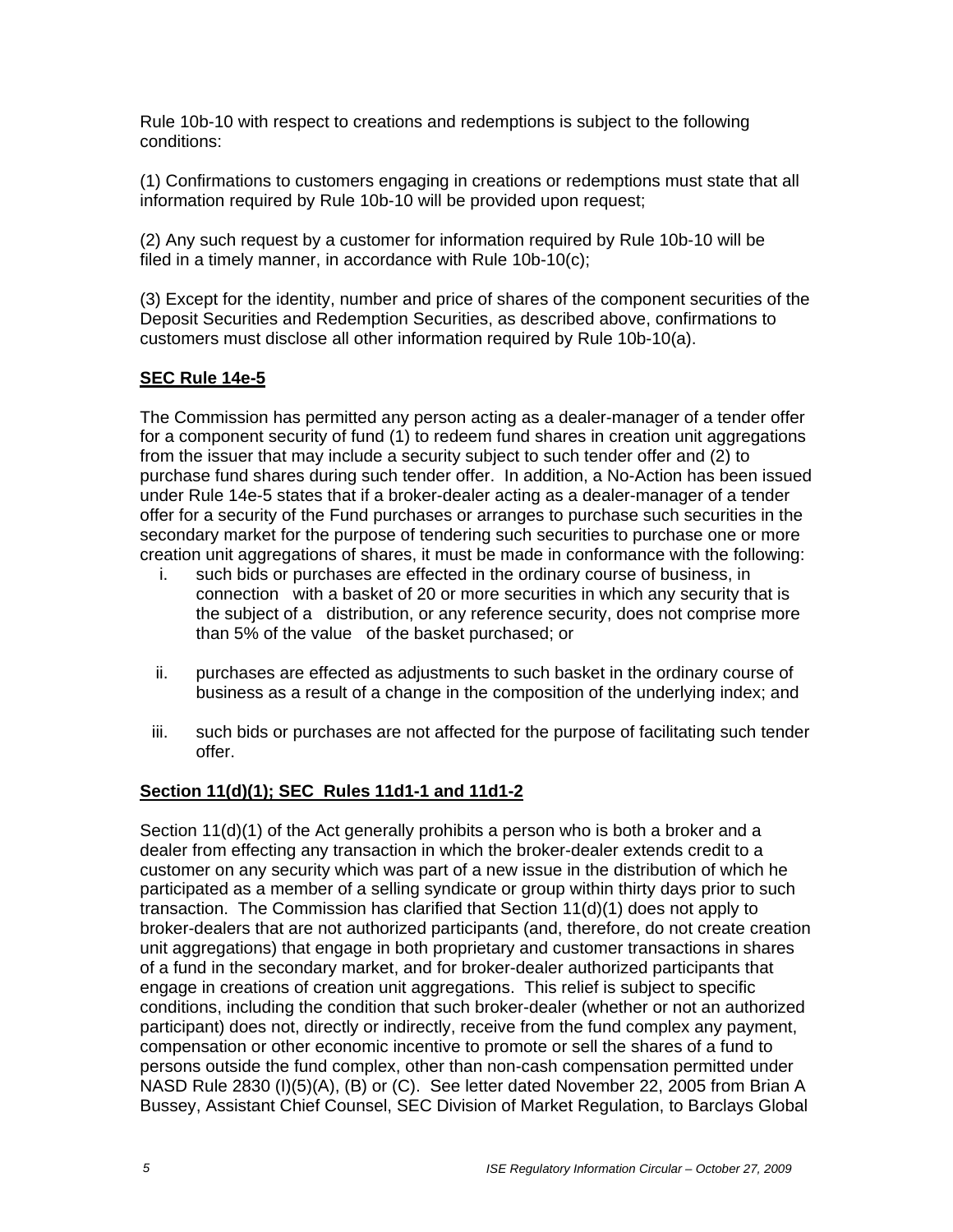Investors, N.A., dated November 22, 2005. The Commission has issued a No-Action Letter under Section 11(d)(1) of the Act states that broker-dealers may treat shares of a fund, for purposes of Rule 11d1-2, as "securities issued by a registered open-end investment company as defined in the Investment Company Act" and thereby extend credit or maintain or arrange for the extension or maintenance of credit on shares that have been owned by the persons to whom credit is provided for more than 30 days, in reliance on the exemption contained in the rule.

#### **SEC Rule 15c1-5 and 15c1-6**

The Commission has issued a No-Action letter with respect to Rule 15c1-5 and Rule 15c1-6 as to the required disclosure of control by a broker or dealer with respect to creations and redemptions of fund shares and secondary market transactions therein.

**This Regulatory Information Circular is not a statutory Prospectus. Equity EAMs should consult the Trust's Registration Statement, SAI, Prospectus and the Fund's website for relevant information.**